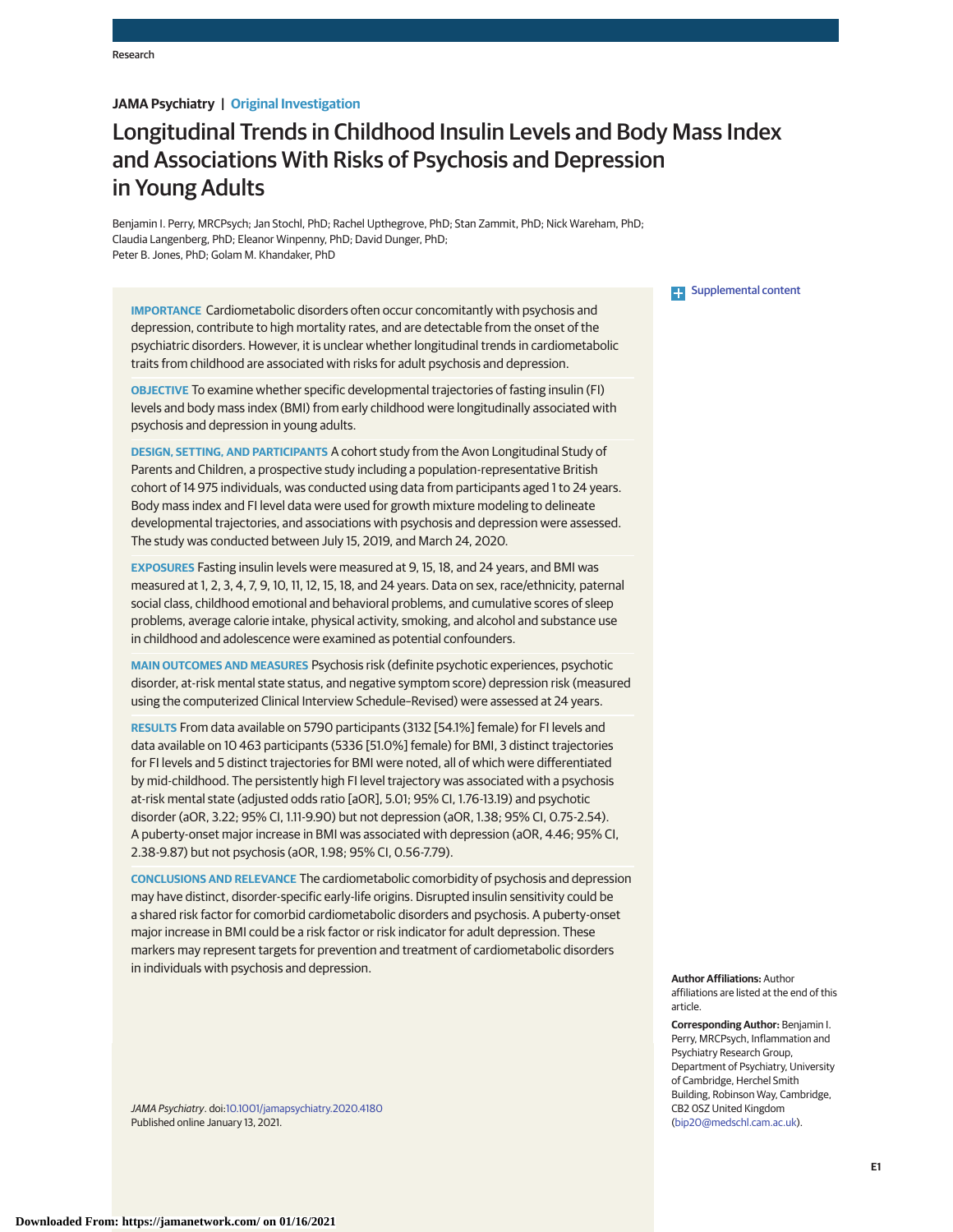ardiometabolic disorders often occur concomitantly<br>with depression and schizophrenia,<sup>1</sup> leading to a re-<br>duced quality of life, increased health care costs,<sup>2</sup> and<br>a shortened life expectancy <sup>3,4</sup> Traditionally, this com with depression and schizophrenia, $<sup>1</sup>$  leading to a re-</sup> a shortened life expectancy.3,4 Traditionally, this comorbidity has been attributed to chronic lifestyle factors (eg, physical inactivity or smoking) or the adverse effects of psychotropic medications.<sup>5</sup> However, meta-analyses report altered glucose-insulin homeostasis in relatively young, drug-naive patients with first-episode psychosis.6,7 Similarly, reports from population-based longitudinal studies suggest a bidirectional association between depression and cardiovascular disease.<sup>8,9</sup> Together, this evidence suggests that cardiometabolic and psychiatric conditions may share pathophysiologic mechanisms. However, 2 key issues remain.

First, existing studies have predominantly included prevalent depression or psychosis cases and so cannot appropriately test the direction of association between cardiometabolic and psychiatric phenotypes.<sup>10</sup> Second, most longitudinal studies have included one-off measures of cardiometabolic indices, overlooking dynamic temporal changes in these markers.11,12 Longitudinal repeated measurements could provide a more reliable measure of underlying homeostatic mechanisms and could identify population subgroups. For example, aberrant trajectories of childhood body mass index (BMI) are associated with adult cardiometabolic disorders.<sup>13</sup> Although cardiometabolic function encompasses a broad range of parameters, 2 pathways—insulin sensitivity and adiposity are of particular interest regarding psychosis and depression. Genetic studies have indicated associations of BMI with depression<sup>14</sup> and fasting insulin (FI) levels with schizophrenia.<sup>15</sup> However, to our knowledge, no studies have examinedwhether FI level and BMI trajectories from childhood are associated with adult psychosis and depression.

Using data from the Avon Longitudinal Study of Parents and Children (ALSPAC) birth cohort, we aimed to (1) delineate longitudinal trajectories of FI level and BMI based on repeated measurements in individuals between ages 1 and 24 years, (2) examine the characteristics of identified trajectories, and (3) test associations with risks of psychosis and depression at 24 years in the total sample and by sex. We hypothesized that altered cardiometabolic development from childhood would be associated with increased risks for depression and psychosis in adulthood.

# Methods

## Cohort and Sample

The ALSPAC initially recruited 14 541 pregnant residents in southwest England, with expected delivery dates between April 1, 1991, and December 31, 1992, resulting in 14 062 live births.<sup>16-18</sup> An additional 913 participants were recruited subsequently. Participants received financial compensation. Data were collected and managed using REDCap (University of Bristol<sup>19,20</sup>). Modeling of the trajectories was performed using 5790 participants for FI levels and 10 463 participants for BMI (eFigure 1 in the [Supplement\)](https://jamanetwork.com/journals/jama/fullarticle/10.1001/jamapsychiatry.2020.4180?utm_campaign=articlePDF%26utm_medium=articlePDFlink%26utm_source=articlePDF%26utm_content=jamapsychiatry.2020.4180). Missing exposure data were handled using full-information maximum likelihood estima-

## **Key Points**

**Question** Are longitudinal trends in insulin levels and body mass index from childhood associated with adult depression and psychosis?

**Findings** This cohort study of repeated-measure data from age 1 to 24 years in up to 10 463 individuals identified trajectories of fasting insulin levels and body mass index. Persistently high fasting insulin levels from age 9 years were associated with psychosis at 24 years, and puberty-onset body mass index increase was associated with depression at 24 years.

**Meaning** This study's findings suggest that changes in insulin sensitivity and adiposity starting from childhood may have disorder-specific associations with psychosis and depression and represent targets for prevention and treatment of cardiometabolic disorders in people with psychosis and depression.

tion (eMethods in the [Supplement\)](https://jamanetwork.com/journals/jama/fullarticle/10.1001/jamapsychiatry.2020.4180?utm_campaign=articlePDF%26utm_medium=articlePDFlink%26utm_source=articlePDF%26utm_content=jamapsychiatry.2020.4180). Data were deidentified. The ALSPAC Ethics and Law Committee and local research ethics committees provided ethical approval for the ALSPAC cohort study. Ethical approval for the present study was obtained via the ALSPAC Executive Committee. Consent for biological samples was collected in accordance with the Human Tissue Act of 2004 covering England, Wales and Northern Ireland. Informed consent for all collected data was obtained from participants following the recommendations of the ALSPAC Ethics and Law Committee at the time. This study followed the Strengthening the Reporting of Observational Studies in Epidemiology [\(STROBE\)](https://www.equator-network.org/reporting-guidelines/strobe/) reporting guideline for cohort study.

## Measurement of Exposures

Fasting insulin levels were measured at ages  $9$  (n = 894), 15 (n = 3484), 18 (n = 3286), and 24 (n = 3253) years, using an ultrasensitive automated microparticle enzyme immunoassay (Mercodia), which does not cross-react with proinsulin. Sensitivity of the immunoassay was 0.07 mU/L, and interassay and intraassay coefficients of variation were less than 6%. Fasting blood samples were drawn at 9 AM after a 10-hour fast, then spun and stored at −80 °C. There was no evidence of freeze-thaw cycles during storage.

Body mass index, calculated as weight in kilograms divided by height in meters squared, was measured at  $1(n = 1236), 2(n = 1036), 3(n = 1050), 4(n = 1018), 7(n = 8200),$ 9 (n = 7633), 10 (n = 7465), 11 (n = 7100), 12 (n = 6704), 15 (n = 5415), 18 (n = 5061), and 24 (n = 3975) years.

#### Psychiatric Outcomes at Age 24 Years

Psychotic experiences (PEs) were identified through the semistructured Psychosis-Like Symptom Interview<sup>21</sup> conducted by trained psychology graduates and coded per the definitions in the Schedules for Clinical Assessment in Neuropsychiatry, version 2.0.<sup>22</sup> The Psychosis-Like Symptom Interview had good interrater (intraclass correlation: 0.81; 95% CI, 0.68-0.89) and test-retest (0.9; 95% CI, 0.83-0.95) reliability. Psychotic experiences occurring in the past 6 months covered the 3 main positive symptom domains: hallucinations, delusions, and thought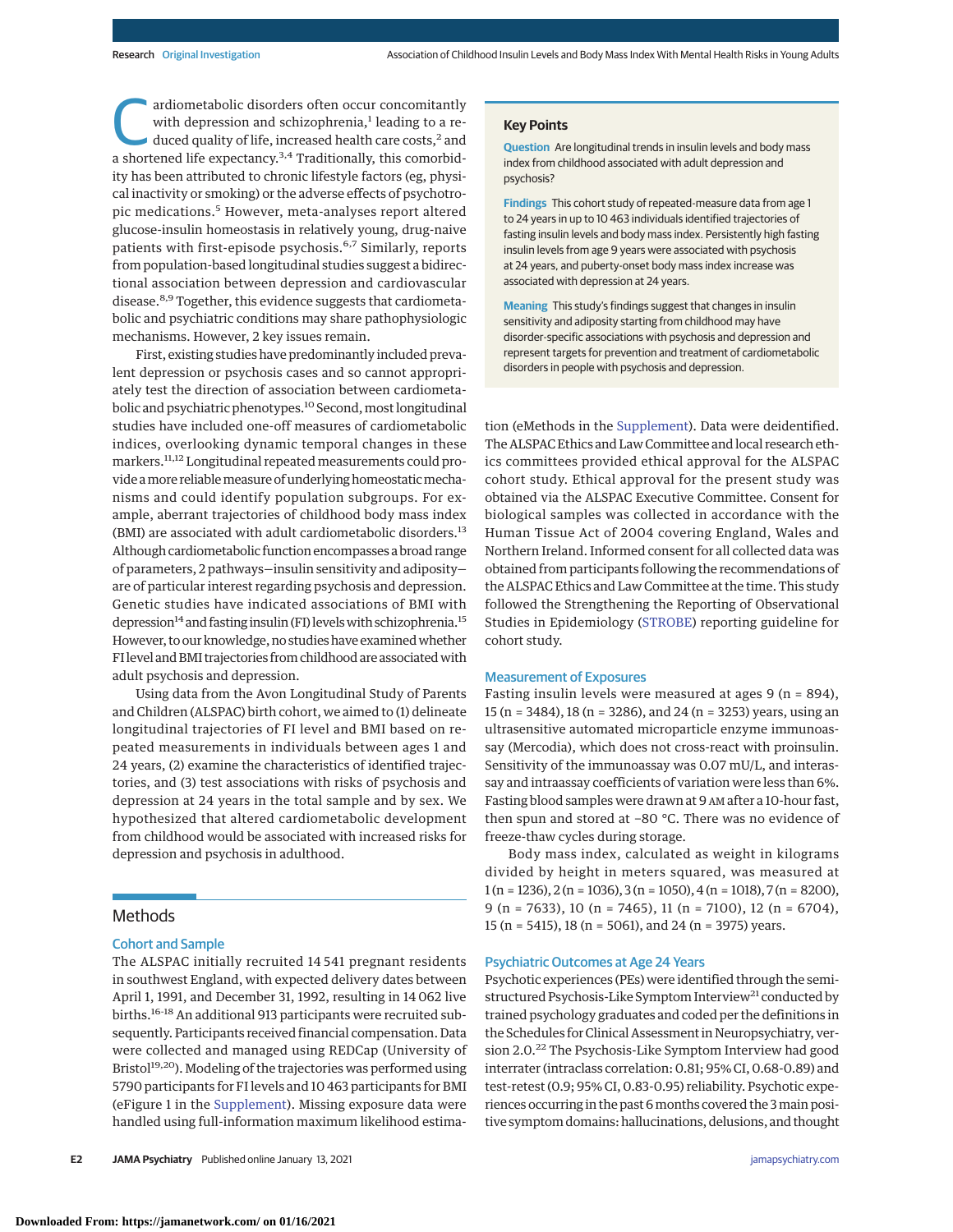interference. After cross-questioning, interviewers rated PEs as absent, suspected, or definite. We included cases of definite PEs; the comparator group comprised individuals with suspected or absent PEs.

Cases of at-risk mental state were identified by mapping Psychosis-Like Symptom Interview data to Comprehensive Assessment of At-Risk Mental State (CAARMS) criteria.<sup>23</sup> Cases were defined as participants meeting CAARMS criteria for attenuated psychosis (symptoms not reaching the psychosis threshold owing to levels of intensity or frequency) or brief limited intermittent psychosis (frank psychotic symptoms that resolved spontaneously within 1 week).

Cases of psychotic disorder were defined $^{21}$  as definite PEs that were not attributable to sleep or fever, had occurred more than once per month during the previous 6 months, and were very distressing or negatively impactful on social/ occupational functioning, and led to seeking of professional help. We also included participants meeting the criteria for CAARMS psychotic disorder (threshold psychotic symptoms occurring for >1 week).

Ten questions from the Community Assessment of Psychic Experiences questionnaire<sup>24</sup> were administered covering interest, motivation, emotional reactivity, pleasure, and sociability. Participants rated each item as 0 (never), 1 (sometimes), 2 (often), and 3 (always). We recoded the variables by scoring always and often as 1 and never and sometimes as 0, and then summed the values to result in a possible total score of 0 to 10.

Depression was measured using the computerized Clinical Interview Schedule-Revised.<sup>25</sup> The interview assesses symptoms of depression occurring in the past week and provides a diagnosis of depressive episode based on the *International StatisticalClassification ofDiseases,TenthRevision*criteria,which we used as a binary outcome (codes F32.0-32.2). We also included a Clinical Interview Schedule–Revised depression severity score, comprising scores for mood, thoughts, fatigue, concentration, and sleep, as a continuous outcome.

For assessment of potential confounders, we included sex at birth, race/ethnicity, paternal social class, childhood emotional and behavioral problems (measured using the Strength and Difficulties Questionnaire<sup>26</sup> at age 7 years), and cumulative scores of smoking, physical activity, alcohol use, substance use, sleep problems, and average calorie intake between ages 7 and 24 years (eMethods in the [Supplement\)](https://jamanetwork.com/journals/jama/fullarticle/10.1001/jamapsychiatry.2020.4180?utm_campaign=articlePDF%26utm_medium=articlePDFlink%26utm_source=articlePDF%26utm_content=jamapsychiatry.2020.4180).

#### Statistical Analysis

We standardized (*z* transformed) FI levels and BMI separately in males and females and then combined the sex-stratified *z* scores for each variable at each time point to delineate trajectories using curvilinear growth mixture modeling<sup>27</sup> (eMethods in the [Supplement\)](https://jamanetwork.com/journals/jama/fullarticle/10.1001/jamapsychiatry.2020.4180?utm_campaign=articlePDF%26utm_medium=articlePDFlink%26utm_source=articlePDF%26utm_content=jamapsychiatry.2020.4180). We used *z* scores to measure the relative change in FI levels and BMI because BMI increases in all young people during early life. Because the sample size for FI levels at age 9 years was smaller, we repeated growth mixture modeling without age-9-years data and compared the characteristics of the resultant trajectories. Analyses were conducted using MPlus, version 8 (Muthén & Muthén), and R, version 3.6.0 (R Project for Statistical Computing). Two-tailed

*P* values were corrected for multiple testing using the Holm-Bonferroni method<sup>28</sup> for the 6 psychiatric outcomes. A corrected *P* value <.05 was used as the threshold for significance. We estimated how participants overlapped between BMI and FI level trajectories (the most common and highest risk) using the φ correlation coefficient.

We used the 3-step method<sup>29</sup> to estimate associations of sociodemographic, lifestyle, and clinical factors with trajectory membership (eMethods in the [Supplement\)](https://jamanetwork.com/journals/jama/fullarticle/10.1001/jamapsychiatry.2020.4180?utm_campaign=articlePDF%26utm_medium=articlePDFlink%26utm_source=articlePDF%26utm_content=jamapsychiatry.2020.4180). The 3-step method allows class separation unaffected by auxiliary variables, retains and includes information on class uncertainty, and is robust when entropy is greater than 0.60. Multinomial regression was used to estimate odds ratios (ORs) and 95% CIs for the associations of sociodemographic and lifestyle factors with FI level and BMI trajectories compared with the most common trajectory. We considered time-invariant (sex, ethnicity, social class at birth, family history of cardiovascular disease, gestational age, birth weight, and perinatal stressful life events) and time-variant (physical activity and smoking in adolescence and early adulthood) factors. Odds ratios represent the increase in the risk of membership of a particular trajectory category per SD increase in factor. Next, we examined the clinical phenotype of trajectories at 24 years, examining mean levels of commonlymeasured clinical and biochemical factors for participants grouped by most-likely trajectory membership (eMethods in the [Supplement\)](https://jamanetwork.com/journals/jama/fullarticle/10.1001/jamapsychiatry.2020.4180?utm_campaign=articlePDF%26utm_medium=articlePDFlink%26utm_source=articlePDF%26utm_content=jamapsychiatry.2020.4180). Next, we used logistic regression to estimate the association of trajectory membership with an age-appropriate cardiometabolic outcome: metabolic syndrome at 24 years (eMethods in the [Supplement\)](https://jamanetwork.com/journals/jama/fullarticle/10.1001/jamapsychiatry.2020.4180?utm_campaign=articlePDF%26utm_medium=articlePDFlink%26utm_source=articlePDF%26utm_content=jamapsychiatry.2020.4180).

Using the 3-step method, logistic regression was used to estimate ORs and 95% CIs for binary outcomes per trajectory, compared with the most common trajectory. Linear regression for continuous outcomes was used to estimate β coefficients and 95% CIs representing the SD increase in the risk of outcomes per trajectory. We tested associations for the total sample and separately by sex before and after adjusting for potential confounders. Regression models for negative symptoms were additionally adjusted for depressive symptoms, and vice versa.

## Results

### Trajectories of FI Levels and BMI

Based on 5790 participants (2658 [45.9%] male, 3132 [54.1%] female), the 3-trajectory solution for FI levels was optimum, representing stable average (class 1: 4939 [77.8%]), minor increase (class 2: 693 [19.0%]), and persistently high (class 3: 158 [3.1%]) trajectories between ages 9 and 24 years (Figure 1A; eTable 1 and eFigure 2 in the Supplement). The trajectories were similar after excluding age-9-years data (eFigure 3 in the [Supplement\)](https://jamanetwork.com/journals/jama/fullarticle/10.1001/jamapsychiatry.2020.4180?utm_campaign=articlePDF%26utm_medium=articlePDFlink%26utm_source=articlePDF%26utm_content=jamapsychiatry.2020.4180).

Based on 10 463 participants (5336 [51.0%] female, 5127 [49.0%] male) included in the analysis of BMI, the 5-trajectory solution was optimum, representing stable average (class 1: 8383 [71.1%]), gradually decreasing (class 2: 949 [7.0%]), puberty-onset minor increase (class 3: 668 [14.5%]), pubertyonsetmajor increase (class 4: 174 [1.9%]), and persistently high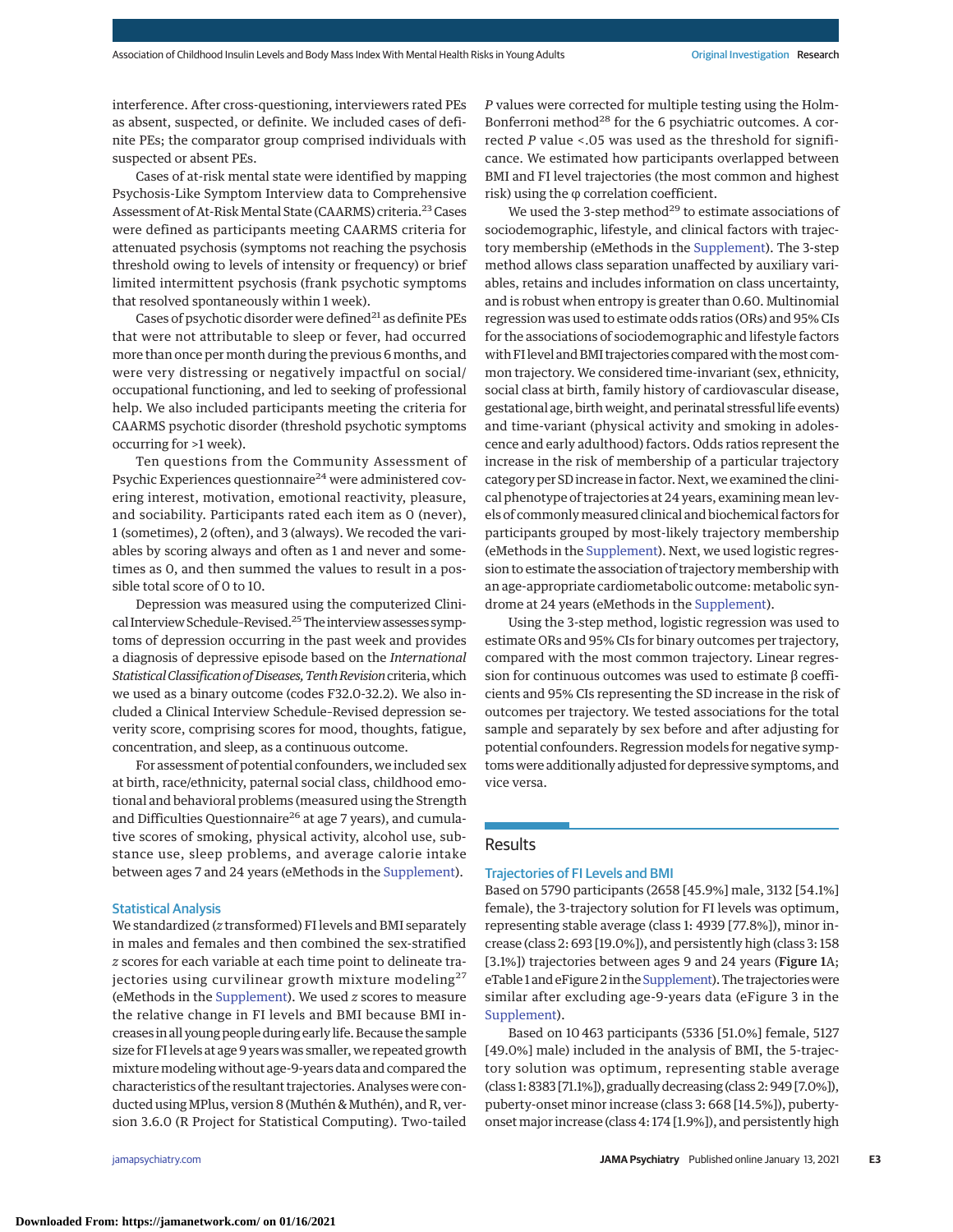



A, Fasting insulin levels measured at ages 9 to 24 years in 5790 participants. Class 1 (stable average) comprised 77.8% of the sample; class 2 (minor increase), 19.0%; and class 3 (persistently high), 3.1%. B, Body mass index measured at ages 1 to 24 years in 10 463 participants. Class 1 (stable average) comprised 71.1% of the sample; class 2 (gradually decreasing), 7.0%; class 3 (puberty-onset minor increase), 14.5%; class 4 (puberty-onset major increase), 1.9%; and class 5 (persistently high), 5.5%. Trajectories were delineated using growth mixture modeling at 4 time points for fasting insulin and 12 time points for body mass index. Nodes in the graph represent mean z scores for fasting insulin level or body mass index at each time point for each developmental trajectory.

(class 5: 289 [5.5%]) BMI trajectories between ages 1 and 24 years (Figure 1B; eTable 2 and eFigure 4 in the [Supplement\)](https://jamanetwork.com/journals/jama/fullarticle/10.1001/jamapsychiatry.2020.4180?utm_campaign=articlePDF%26utm_medium=articlePDFlink%26utm_source=articlePDF%26utm_content=jamapsychiatry.2020.4180).

The stable average FI level and BMI trajectories were statistically significantly correlated ( $r_{\varphi}$  = 0.233, *P* < .001), as were the persistently high trajectories ( $r_\text{\tiny Q}$  = 0.092, *P* < .001).

Both deviating FI level trajectories were associated with lower social class, family history of cardiometabolic disease, lower physical activity, and smoking in adolescence and early adulthood. Lower birth weight andmore perinatal stressful life events were associated with the persistently high trajectory compared with the stable average trajectory (eTable 3 in the [Supplement\)](https://jamanetwork.com/journals/jama/fullarticle/10.1001/jamapsychiatry.2020.4180?utm_campaign=articlePDF%26utm_medium=articlePDFlink%26utm_source=articlePDF%26utm_content=jamapsychiatry.2020.4180). The persistently high trajectory cohort also had mean FI, high-density lipoprotein cholesterol, triglyceride, and C-reactive protein levels outside of UK reference ranges at 24 years (eTable 4 in the [Supplement\)](https://jamanetwork.com/journals/jama/fullarticle/10.1001/jamapsychiatry.2020.4180?utm_campaign=articlePDF%26utm_medium=articlePDFlink%26utm_source=articlePDF%26utm_content=jamapsychiatry.2020.4180). Deviating FI level trajectories were associated with metabolic syndrome at 24 years (adjusted OR [aOR] for the persistently high trajectory, 9.21; 95% CI, 3.77-20.15) (eTable 5 in the [Supplement\)](https://jamanetwork.com/journals/jama/fullarticle/10.1001/jamapsychiatry.2020.4180?utm_campaign=articlePDF%26utm_medium=articlePDFlink%26utm_source=articlePDF%26utm_content=jamapsychiatry.2020.4180).

Deviating BMI trajectories were associated with lower social class, family history of cardiometabolic disease, more perinatal stressful life events, lower physical activity, and smoking in adolescence and early adulthood compared with the stable average trajectory. Higher birth weight was associated

with the gradually decreasing and persistently high trajectories, whereas lower birth weight was weakly associated with both puberty-onset increase trajectories (eTable 6 in the [Supplement\)](https://jamanetwork.com/journals/jama/fullarticle/10.1001/jamapsychiatry.2020.4180?utm_campaign=articlePDF%26utm_medium=articlePDFlink%26utm_source=articlePDF%26utm_content=jamapsychiatry.2020.4180). Deviating BMI trajectories were also associated with mean values of waist circumference and FI, highdensity lipoprotein cholesterol, and C-reactive protein levels outside of UK reference ranges at 24 years (eTable 7 in the [Supplement\)](https://jamanetwork.com/journals/jama/fullarticle/10.1001/jamapsychiatry.2020.4180?utm_campaign=articlePDF%26utm_medium=articlePDFlink%26utm_source=articlePDF%26utm_content=jamapsychiatry.2020.4180). All deviating BMI trajectories were associated with metabolic syndrome at 24 years (aOR for the persistently high trajectory, 10.62; 95% CI, 5.89-19.13) (eTable 5 in the [Supplement\)](https://jamanetwork.com/journals/jama/fullarticle/10.1001/jamapsychiatry.2020.4180?utm_campaign=articlePDF%26utm_medium=articlePDFlink%26utm_source=articlePDF%26utm_content=jamapsychiatry.2020.4180).

## Associations of FI and BMI Trajectories With Psychiatric Outcomes

The persistently high FI level trajectory was associated with the psychosis at-risk mental state (aOR, 5.01; 95% CI, 1.76- 13.19), psychotic disorder (aOR, 3.22; 95% CI, 1.11-9.90), and negative symptoms (adjusted β, 0.07; 95% CI, 0.01-0.13) at age 24 years. Fasting insulin level trajectories were not associated with depression (aOR, 1.38; 95% CI, 0.75-2.54) (Table 1; Figure 2A; eTable 8 in the [Supplement\)](https://jamanetwork.com/journals/jama/fullarticle/10.1001/jamapsychiatry.2020.4180?utm_campaign=articlePDF%26utm_medium=articlePDFlink%26utm_source=articlePDF%26utm_content=jamapsychiatry.2020.4180).

The puberty-onset major increase trajectory of BMI was associated with a higher risk of a depressive episode (aOR, 4.46;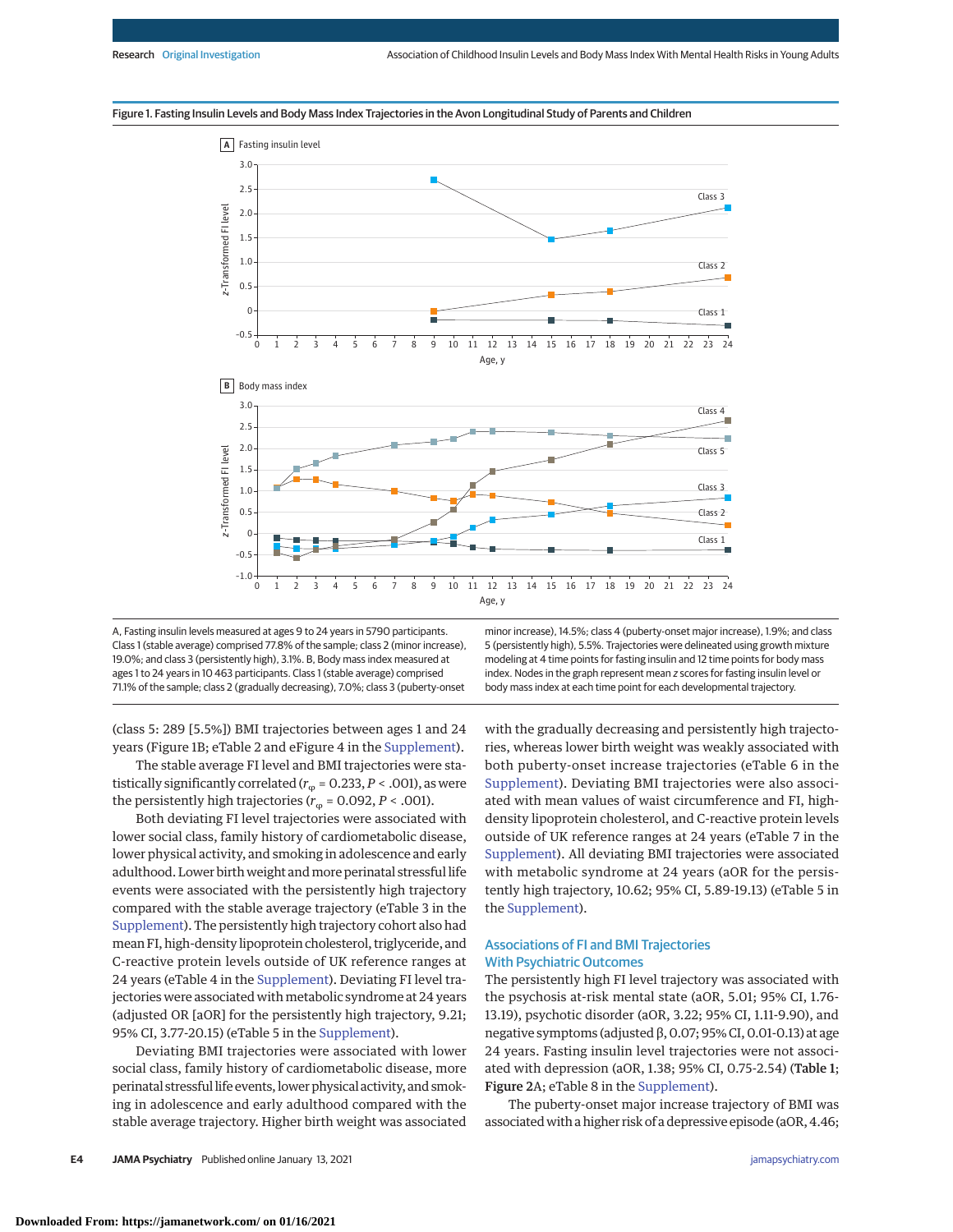Table 1. Psychosis and Depressive Outcomes at Age 24 Years Associated With Fasting Insulin Level Trajectories From Age 9 to 24 Years

|                                | Sample, | Odds ratio (95% CI) |                       |                      |
|--------------------------------|---------|---------------------|-----------------------|----------------------|
| Trajectory and outcome at 24 y | No.     | <b>Unadjusted</b>   | Adjusted <sup>a</sup> | P value <sup>b</sup> |
| <b>Definite PF</b>             |         |                     |                       |                      |
| Class 1: stable average        | 4939    | 1 [Reference]       | 1 [Reference]         |                      |
| Class 2·minor increase         | 693     | $1.48(0.98-2.24)$   | $1.31(0.56-3.35)$     | .31                  |
| Class 3: persistently high     | 158     | $1.88(1.05-3.60)$   | $1.50(0.98-2.41)$     | .33                  |
| Psychosis at-risk mental state |         |                     |                       |                      |
| Class 1: stable average        | 4939    | 1 [Reference]       | 1 [Reference]         |                      |
| Class 2: minor increase        | 693     | $1.59(0.20-8.02)$   | $1.36(0.32 - 5.76)$   | > 99                 |
| Class 3: persistently high     | 158     | $6.33(1.97-20.30)$  | $5.01(1.76-13.19)$    | .006                 |
| Psychotic disorder             |         |                     |                       |                      |
| Class 1: stable average        | 4939    | 1.00 [reference]    | 1.00 [Reference]      |                      |
| Class 2: minor increase        | 693     | $1.85(0.70-4.88)$   | $1.23(0.55 - 2.74)$   | > 99                 |
| Class 3: persistently high     | 158     | $4.74(1.67-13.42)$  | $3.22(1.11-9.90)$     | .05                  |
| Depressive episode             |         |                     |                       |                      |
| Class 1: stable average        | 4939    | 1 [Reference]       | 1 [Reference]         |                      |
| $Class 2 \cdot minor increase$ | 693     | $1.26(0.73-2.67)$   | $1.36(0.57 - 2.81)$   | .88                  |
| Class 3: persistently high     | 158     | $1.31(0.81 - 4.32)$ | $1.38(0.75 - 2.54)$   | .69                  |

Abbreviation: PE, psychotic experience.

<sup>a</sup> Adjusted for sex, ethnicity, social class, Strength and Difficulties Questionnaire (measured at 7 years) findings, and cumulative scores for smoking, physical activity, alcohol and substance use, sleep problems, and calorie intake.

 $b$  P values adjusted for multiple testing using the Holm-Bonferroni method.

95% CI, 2.38-9.87) and depressive symptoms (adjusted  $β$ , 0.08; 95% CI, 0.03-0.14) at age 24 years. The puberty-onset minor increase trajectory was weakly associated with depressive symptoms at 24 years (adjusted β, 0.06; 95% CI, 0.01-0.11). Body mass index trajectories were not associated with psychosis outcomes (aOR for psychotic disorder in the pubertyonsetmajor increase trajectory, 1.98; 95% CI, 0.56-7.79) (Table 2 and Figure 2B; eTable 9 in the [Supplement\)](https://jamanetwork.com/journals/jama/fullarticle/10.1001/jamapsychiatry.2020.4180?utm_campaign=articlePDF%26utm_medium=articlePDFlink%26utm_source=articlePDF%26utm_content=jamapsychiatry.2020.4180).

Sex-Stratified Associations of Risks for Psychiatric Outcomes

For FI trajectories, the pattern of association with risks for psychiatric outcomes in sex-stratified analysis was similar to the primary analysis. For example, point estimates for the association between the persistently high FI trajectory and psychotic disorder were similar in males (aOR, 3.94; 95% CI, 1.10-11.96) compared with females (aOR, 2.50; 95% CI, 0.57-11.09), and 95% CIs overlapped. There was no association between persistently high FI and depression in males (aOR, 0.95; 95% CI,0.22-4.12) or females (aOR, 1.50; 95%CI,0.76-2.96) (Figure 3; eTable 10 and eTable 11 in the [Supplement\)](https://jamanetwork.com/journals/jama/fullarticle/10.1001/jamapsychiatry.2020.4180?utm_campaign=articlePDF%26utm_medium=articlePDFlink%26utm_source=articlePDF%26utm_content=jamapsychiatry.2020.4180). For BMI, point estimates for depression for both puberty-onset increase trajectories were larger in females. For example, for the pubertyonset major increase trajectory, the association for females (aOR, 6.28; 95%CI, 2.14-18.44)was stronger than formales (aOR, 2.23; 95% CI, 0.41-12.72). There was no significant association of BMI trajectories with psychosis outcomes. For example, there was no association between puberty-onset major BMI increase and psychotic disorder for males (aOR, 1.62; 95% CI, 0.71-3.98) or females (aOR, 2.60; 95% CI, 0.66-8.21) (Figure 3; eTable 12 and eTable 13 in the [Supplement\)](https://jamanetwork.com/journals/jama/fullarticle/10.1001/jamapsychiatry.2020.4180?utm_campaign=articlePDF%26utm_medium=articlePDFlink%26utm_source=articlePDF%26utm_content=jamapsychiatry.2020.4180).

## **Discussion**

We delineated FI level and BMI trajectories from early life, using prospective repeated measurements in a large population-

representative birth cohort, and report distinct associations with psychosis and depression measured in adulthood. After adjusting for a number of relevant confounders, we found that persistently high FI levels from mid-childhood appeared to be associated with an increased risk of psychosis outcomes at age 24 years, while BMI increases around the age of puberty onset were associated with depression at age 24 years. Associations of BMI and FI level trajectories with cardiometabolic risk factors, such as social class, ethnicity, smoking, physical activity, and adult metabolic syndrome, suggest face validity to the identified trajectories. Although the last data point for BMI and FI levels overlapped with the outcome assessment, the trajectories were differentiated by mid-childhood, suggesting a temporal association between exposure and outcome. Evidence for the association of puberty-onset BMI increase and adult depression remained after adjusting for childhood emotional and behavioral problems, suggesting that a reverse direction of association may not fully explain this finding. Although the same adjustment may be less capable of ruling out reverse direction of the association between persistently high FI levels and psychosis, it is unlikely that many participants had experienced psychosis before age 9 years, and so a reverse direction of association is unlikely.

We found consistent evidence for an association between FI level trajectories and psychosis outcomes. Effect sizes were largest in the persistently high trajectory, consistent with a dose-response relationship, and point estimates were larger in more clinically relevant outcomes. Our findings complement meta-analyses reporting altered glucose-insulin homeostasis in first-episode psychosis.<sup>6,7</sup> Moreover, our results suggest that disruptions to glucose-insulin homeostasis detectable at first-episode psychosis in adultsmay begin in childhood. The point estimates partly attenuated after adjustment for confounders, suggesting that malleable lifestyle factors, such as smoking, physical activity, and diet, should remain targets for reducing the risk of incident cardiometabolic disorders in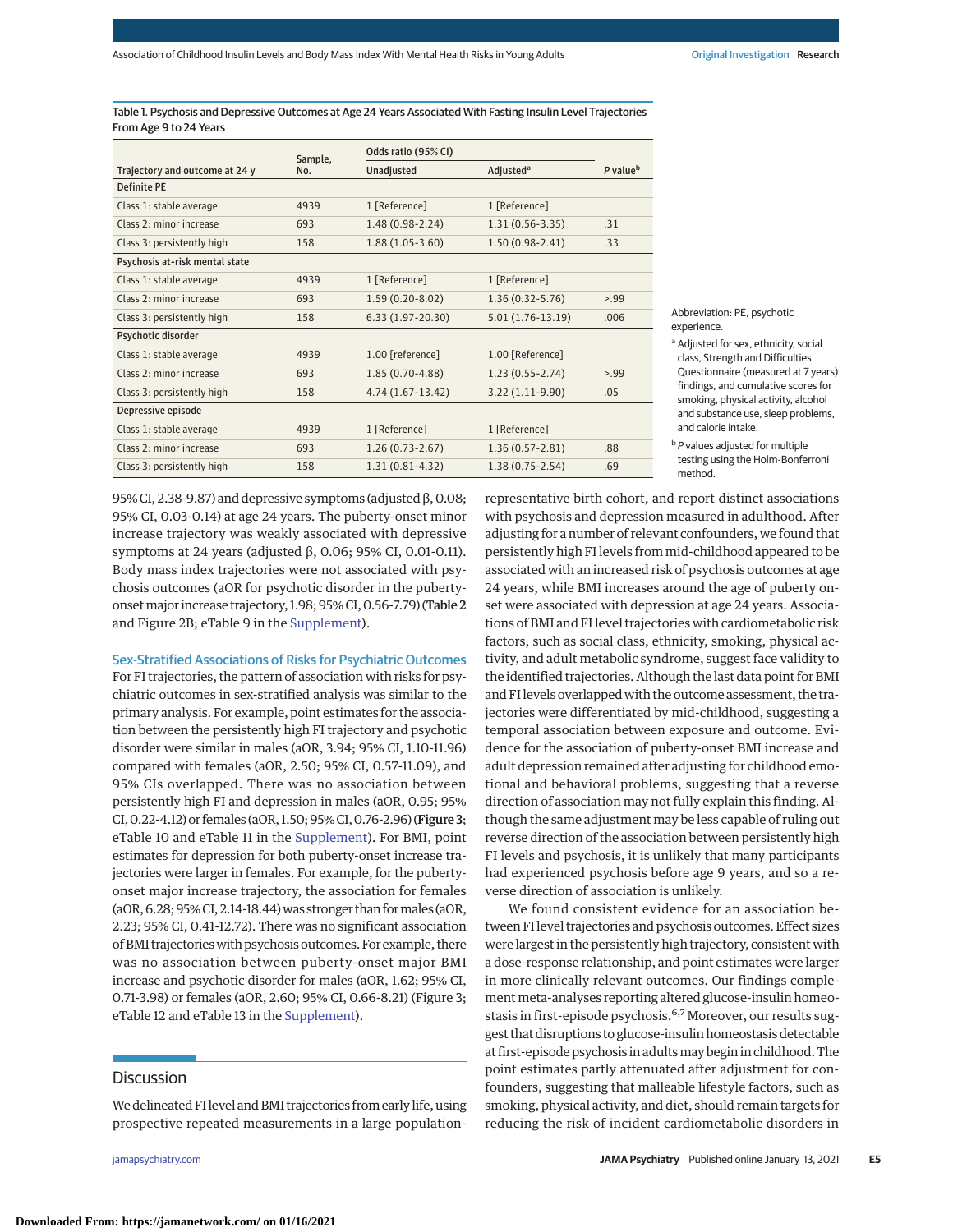### Figure 2. Associations of Fasting Insulin Levels and Body Mass Index Trajectories With Psychosis and Depressive Outcomes in the Avon Longitudinal Study of Parents and Children

## **A** Fasting insulin level trajectory

|                        | Stable average<br>H            | Minor increase            | Persistently high          |
|------------------------|--------------------------------|---------------------------|----------------------------|
| Psychiatric<br>outcome | <b>Adjusted OR</b><br>(95% CI) | <b>Favors</b><br>decrease | <b>Favors</b><br>increase  |
| Definite PE            |                                |                           |                            |
| Class <sub>1</sub>     | 1 [Reference]                  |                           |                            |
| Class <sub>2</sub>     | $1.31(0.56 - 3.35)$            |                           |                            |
| Class <sub>3</sub>     | 1.50 (0.98-2.41)               |                           |                            |
| Psychosis ARMS         |                                |                           |                            |
| Class <sub>1</sub>     | 1 [Reference]                  |                           |                            |
| Class <sub>2</sub>     | 1.36 (0.32-5.76)               |                           |                            |
| Class <sub>3</sub>     | 5.01 (1.76-13.19)              |                           |                            |
| Psychotic disorder     |                                |                           |                            |
| Class <sub>1</sub>     | 1 [Reference]                  |                           |                            |
| Class <sub>2</sub>     | $1.23(0.55 - 2.74)$            |                           |                            |
| Class 3                | 3.22 (1.11-9.90)               |                           |                            |
| Depressive episode     |                                |                           |                            |
| Class <sub>1</sub>     | 1 [Reference]                  |                           |                            |
| Class <sub>2</sub>     | 1.36 (0.57-2.81)               |                           |                            |
| Class <sub>3</sub>     | 1.38 (0.75-2.54)               |                           |                            |
|                        |                                | 0.1                       | 10<br>Adjusted OR (95% CI) |
|                        |                                |                           |                            |
|                        |                                |                           |                            |



Adjusted odds ratios (ORs) and 95% CIs showing associations of fasting insulin (A) and body mass index (B) trajectories from childhood with risk of psychosis and depression outcomes at age 24 years after adjusting for sex, ethnicity, social class, childhood emotional and behavioral problems, and

cumulative scores of smoking, physical activity, alcohol and substance use, sleep problems, and calorie intake. ARMS indicates at-risk mental state; PE, psychotic experiences.

young people with psychosis. We also found that participants classified into the persistently high FI level trajectory, who had the highest risk of psychosis, had mean BMI and fasting plasma glucose values within reference ranges at age 24 years. Therefore, the risk of incident cardiometabolic disorders in these individuals may not be detected in psychosis early-intervention services, since commonly measured physical indices may not identify them. Consequently, careful assessment and clinical considerations are needed to minimize the risk of cardiometabolic disorders in these individuals.

Our findings suggest that altered glucose-insulin homeostasis could be a shared mechanism for psychosis and type 2 diabetes, which could be genetic and/or environmental in origin. People with comorbid schizophrenia and type 2 diabetes have a higher genetic predisposition for both disorders compared with controls,30 and genetic predisposition for schizophrenia is associated with insulin resistance in patients with schizophrenia.<sup>31</sup> In addition, we found that the persistently high FI trajectory, which had the strongest associations with psychosis outcomes, was also associated with lower birth weight and perinatal stressful life events.We noted similar patterns of association in BMI trajectories that were associated with depression. These findings are consistent with the fetal programming hypothesis,<sup>32</sup> which posits that disruption in early-life development can have broad influences on adult health.

Our findings regarding the association of BMI trajectories with depression at age 24 years are in line with meta-analyses  $33,34$ suggesting an association between BMI and risk of depression. Similar trajectories of BMI have been linked with adult type 2 diabetes,<sup>35</sup> obesity,<sup>36</sup> and coronary heart disease.<sup>37</sup> The character and composition of BMI trajectories we identified are consistent with those of previous studies, although our length of follow-up was longer than the follow-up of most previous studies.<sup>38</sup>

Our findings provide further insights into the link between BMI and depression,<sup>34</sup> suggesting that puberty-onset increases in BMI specifically are associated with risk of adult depression. This finding, together with the lack of evidence for an association between persistently high BMI and depression, indicates that BMImight be a risk indicator for depression rather than a risk factor because individuals in the persistently high BMI trajectory would likely have been exposed to the "largest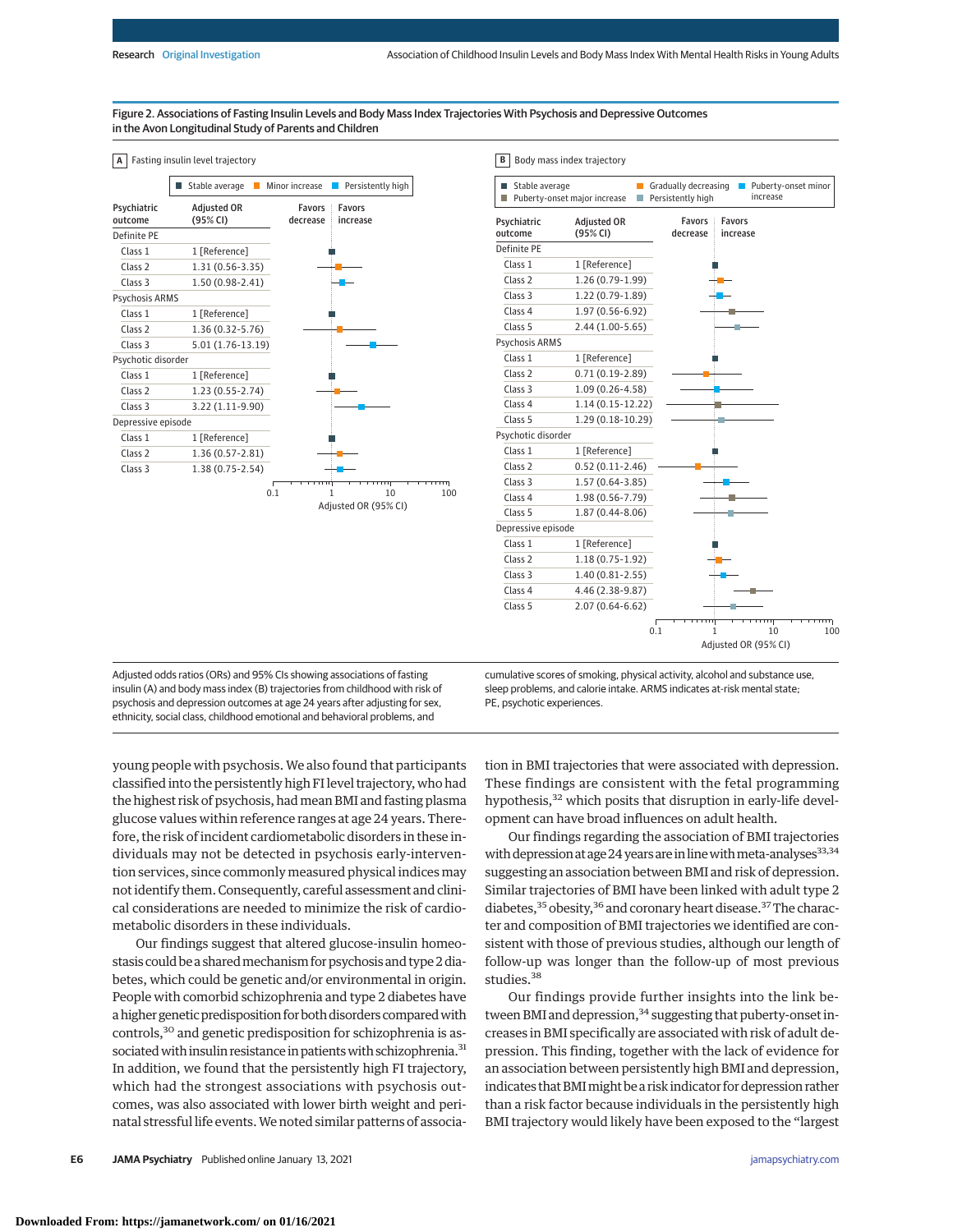|                                       | Sample, | Odds ratio (95% CI) |                             |                      |
|---------------------------------------|---------|---------------------|-----------------------------|----------------------|
| Trajectory and outcome at 24 y        | No.     | <b>Unadjusted</b>   | <b>Adjusted<sup>a</sup></b> | P value <sup>b</sup> |
| <b>Definite PE</b>                    |         |                     |                             |                      |
| Class 1: stable average               | 8383    | 1 [Reference]       | 1 [Reference]               |                      |
| Class 2: gradually decreasing         | 949     | $1.43(0.82 - 1.96)$ | $1.26(0.79-1.99)$           | >99                  |
| Class 3: puberty-onset minor increase | 668     | $1.66(0.87 - 2.55)$ | $1.22(0.79-1.89)$           | >99                  |
| Class 4: puberty-onset major increase | 174     | 3.56 (0.87-11.54)   | $1.97(0.56-6.92)$           | >99                  |
| Class 5: persistently high            | 289     | $3.21(1.01-9.11)$   | $2.44(1.00-5.65)$           | .37                  |
| Psychosis at-risk mental state        |         |                     |                             |                      |
| Class 1: stable average               | 8383    | 1 [Reference]       | 1 [Reference]               |                      |
| Class 2: gradually decreasing         | 949     | $0.49(0.10-3.21)$   | $0.71(0.19-2.89)$           | >99                  |
| Class 3: puberty-onset minor increase | 668     | $1.12(0.23 - 5.43)$ | $1.09(0.26 - 4.58)$         | >99                  |
| Class 4: puberty-onset major increase | 174     | $1.32(0.10-13.11)$  | $1.14(0.15-12.22)$          | >99                  |
| Class 5: persistently high            | 289     | $1.55(0.44-3.21)$   | 1.29 (0.18-10.29)           | >99                  |
| Psychotic disorder                    |         |                     |                             |                      |
| Class 1: stable average               | 8383    | 1 [Reference]       | 1 [Reference]               |                      |
| Class 2: gradually decreasing         | 949     | $0.44(0.21-2.03)$   | $0.52(0.11-2.46)$           | >99                  |
| Class 3: puberty-onset minor increase | 668     | $1.97(0.60-3.46)$   | $1.57(0.64-3.85)$           | >99                  |
| Class 4: puberty-onset major increase | 174     | $2.14(0.65 - 6.21)$ | 1.98 (0.56-7.79)            | >99                  |
| Class 5: persistently high            | 289     | 3.11 (0.53-13.22)   | $1.87(0.44 - 8.06)$         | >99                  |
| Depressive episode                    |         |                     |                             |                      |
| Class 1: stable average               | 8383    | 1 [Reference]       | 1 [Reference]               |                      |
| Class 2: gradually decreasing         | 949     | $1.33(0.77 - 1.88)$ | $1.18(0.75-1.92)$           | >99                  |
| Class 3: puberty-onset minor increase | 668     | $1.69(0.90-3.21)$   | $1.40(0.81 - 2.55)$         | .31                  |
| Class 4: puberty-onset major increase | 174     | 8.91 (4.21-17.12)   | 4.46 (2.38-9.87)            | .006                 |
| Class 5: persistently high            | 289     | 3.01 (0.91-7.59)    | $2.07(0.64 - 6.62)$         | .44                  |

### Table 2. Psychiatric Outcomes at Age 24 Years Associated With BMI Trajectories From Age 1 to 24 Years

Abbreviations: BMI, body mass index; PE, psychotic experience.

<sup>a</sup> Adjusted for sex, ethnicity, social class, Strength and Difficulties Questionnaire (measured at 7 years), and cumulative scores for smoking, physical activity, alcohol and substance use, sleep problems, and calorie intake.

 $b$  P values adjusted for multiple testing using the Holm-Bonferroni method.

dose" of BMI. Therefore, if BMI were the risk factor, one would have expected the largest effect size for depression in that trajectory. Consequently, environmental and/or genetic factors influencing BMI during puberty are likely to be important risk factors for depression. For instance, social stressors, such as bullying, may predispose to altered eating behaviors and an increased risk of depression in adolescents.39 In addition, deviating childhood BMI trajectories have been associated with a greater risk of adolescent and adult eating disorders,<sup>40</sup> which are commonly comorbid with depression.<sup>41</sup> Also, the effects of estrogen may be relevant, since the associations of pubertyonset BMI increases and depression appeared to be stronger in females than males. Changes in estrogen levels are associated with depressive symptoms throughout life in women, including pregnancy,  $42$  menopause,  $43$  and puberty,  $44$  Estrogen is associated with obesity<sup>45</sup> and may explain the genetic correlation of age at menarche with adult obesity<sup>46</sup> and depression.<sup>47</sup> Further research is needed to identify factors influencing pubertal BMI increases, as they may represent important preventive targets for depression.

We did not find consistent evidence for associations of FI level trajectories with depression or of BMI trajectories with psychosis. Previous research has reported mixed findings regarding the association between insulin resistance and depression in young adults.<sup>48,49</sup> However, some estimates for the associations of BMI trajectories with psychosis outcomes in our analyses had wide 95% CIs, possibly owing to sample size. These particular findings require replication in larger samples of people with psychosis.

### Strengths and Limitations

Strengths of the study include a longitudinal design with repeated measurements of BMI and FI levels between ages 1 and 24 years in a relatively large sample enabling a detailed examination of dynamic cardiometabolic changes from childhood to early adulthood.We included several relevant depression and psychosis outcomes, which allowed us to examine for specificity and for a biological gradient of evidence.

Limitations of the study include missing data. Although we used a robust method to handle missing data, fullinformation maximum likelihood may be biased in instances in which data were not missing at random.<sup>50</sup> However, the risk of bias in full-information maximum likelihood is no greater than the bias associated with traditional complete-case methods,51 and full-information maximum likelihood permitted a larger sample size and therefore increased statistical power. Nevertheless, missing psychiatric outcome data may have affected our results. Furthermore, although we adjusted for a number of relevant potential confounders, residual confounding could still be an issue. For example, we could not account for psychological stress since data on cortisol levels were available only at age 9 years in a small subsection of the cohort. Therefore, further research is needed, such as mendelian randomization analysis, to examine for potentially unconfounded associations. In addition, the 95% CIs were relatively wide for the sex-stratified analysis, likely owing to reduced statistical power. Therefore, replication of our work in larger samples is required. In addition, the ALSPAC data set does not include *International Statistical*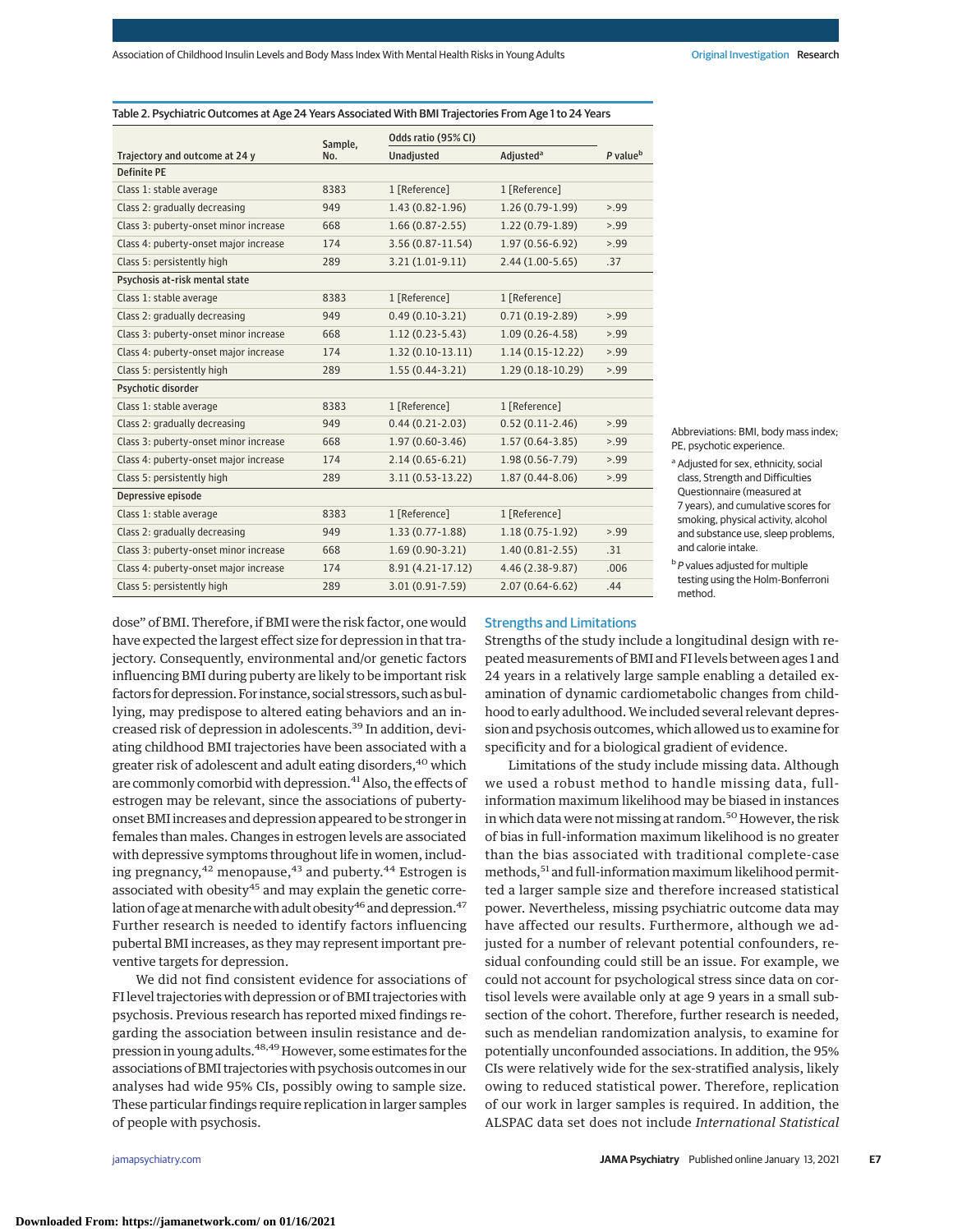**B** Fasting insulin level trajectory, females

## Figure 3. Sex-Stratified Associations of Fasting Insulin Levels and Body Mass Index Trajectories With Psychosis and Depressive Outcomes in the Avon Longitudinal Study of Parents and Children

| Α                      | Fasting insulin level trajectory, males |                                                        |
|------------------------|-----------------------------------------|--------------------------------------------------------|
|                        | Stable average                          | Minor increase<br>Persistently high                    |
| Psychiatric<br>outcome | <b>Adjusted OR</b><br>(95% CI)          | <b>Favors</b><br><b>Favors</b><br>decrease<br>increase |
| Definite PE            |                                         |                                                        |
| Class <sub>1</sub>     | 1 [Reference]                           |                                                        |
| Class <sub>2</sub>     | $1.01(0.55-1.83)$                       |                                                        |
| Class <sub>3</sub>     | 1.82 (0.67-4.82)                        |                                                        |
| Psychosis ARMS         |                                         |                                                        |
| Class <sub>1</sub>     | 1 [Reference]                           |                                                        |
| Class <sub>2</sub>     | 1.44 (0.15-13.92)                       |                                                        |
| Class <sub>3</sub>     | 4.48 (1.33-16.28)                       |                                                        |
| Psychotic disorder     |                                         |                                                        |
| Class <sub>1</sub>     | 1 [Reference]                           |                                                        |
| Class <sub>2</sub>     | 1.26 (0.49-3.04)                        |                                                        |
| Class <sub>3</sub>     | 3.94 (1.10-11.96)                       |                                                        |
| Depressive episode     |                                         |                                                        |
| Class <sub>1</sub>     | 1 [Reference]                           |                                                        |
| Class <sub>2</sub>     | 1.33 (0.82-2.24)                        |                                                        |
| Class <sub>3</sub>     | $0.95(0.22 - 4.12)$                     |                                                        |
|                        | 0.1                                     | 10<br>100<br>1<br>Adjusted OR (95% CI)                 |

**C** Body mass index trajectory, males

| Stable average<br>Ш    | Puberty-onset major increase<br>H | Gradually decreasing<br>Persistently high | Puberty-onset minor<br>increase |
|------------------------|-----------------------------------|-------------------------------------------|---------------------------------|
| Psychiatric<br>outcome | <b>Adjusted OR</b><br>(95% CI)    | <b>Favors</b><br>decrease                 | <b>Favors</b><br>increase       |
| Definite PE            |                                   |                                           |                                 |
| Class <sub>1</sub>     | 1 [Reference]                     |                                           |                                 |
| Class <sub>2</sub>     | $0.76(0.37-1.55)$                 |                                           |                                 |
| Class <sub>3</sub>     | $0.62(0.19-1.98)$                 |                                           |                                 |
| Class <sub>4</sub>     | 3.22 (0.74-12.55)                 |                                           |                                 |
| Class 5                | $1.28(0.65 - 2.44)$               |                                           |                                 |
| Psychosis ARMS         |                                   |                                           |                                 |
| Class <sub>1</sub>     | 1 [Reference]                     |                                           |                                 |
| Class <sub>2</sub>     | $0.73(0.31-1.84)$                 |                                           |                                 |
| Class <sub>3</sub>     | 1.22 (0.61-2.39)                  |                                           |                                 |
| Class 4                | $2.21(0.81 - 5.65)$               |                                           |                                 |
| Class 5                | 1.31 (0.39-4.87)                  |                                           |                                 |
| Psychotic disorder     |                                   |                                           |                                 |
| Class <sub>1</sub>     | 1 [Reference]                     |                                           |                                 |
| Class <sub>2</sub>     | $1.08(0.23 - 5.01)$               |                                           |                                 |
| Class 3                | $0.92(0.21 - 4.76)$               |                                           |                                 |
| Class 4                | 1.62 (0.71-3.98)                  |                                           |                                 |
| Class 5                | 2.25 (0.62-10.12)                 |                                           |                                 |
| Depressive episode     |                                   |                                           |                                 |
| Class <sub>1</sub>     | 1 [Reference]                     |                                           |                                 |
| Class <sub>2</sub>     | $1.31(0.67 - 2.55)$               |                                           |                                 |
| Class 3                | $1.60(0.76-3.36)$                 |                                           |                                 |
| Class <sub>4</sub>     | 2.23 (0.41-12.72)                 |                                           |                                 |
| Class 5                | 1.77 (0.65-4.39)                  |                                           |                                 |
|                        |                                   |                                           |                                 |
|                        |                                   | 0.1<br>1                                  | 10<br>100                       |
|                        |                                   |                                           | Adjusted OR (95% CI)            |

Favors decrease Favors increase  $\begin{array}{|c|c|c|c|c|}\n\hline\n0.1 & 1 & 10 & 100 \\
\hline\n\end{array}$ Adjusted OR (95% CI) Psychiatric outcome Definite PE Adjusted OR (95% CI) Class 1 1 [Reference] Class 2 1.19 (0.66-2.10) Class 3 1.22 (0.70-2.15) Psychosis ARMS Class 1 1 [Reference] Class 2 1.06 (0.22-5.11) Class 3 2.99 (0.46-18.37) Psychotic disorder Class 1 1 [Reference] Class 2 1.42 (0.60-3.31) Class 3 2.50 (0.57-11.09) Depressive episode Class 1 1 [Reference] Class 2 1.17 (0.83-1.66) Class 3 1.50 (0.76-2.96)  $\blacksquare$  Stable average  $\blacksquare$  Minor increase  $\blacksquare$  Persistently high

**D** Body mass index trajectory, females

| Stable average         | Puberty-onset major increase   | Gradually decreasing<br>Puberty-onset minor<br>Persistently high<br>increase |
|------------------------|--------------------------------|------------------------------------------------------------------------------|
| Psychiatric<br>outcome | <b>Adjusted OR</b><br>(95% CI) | <b>Favors</b><br><b>Favors</b><br>decrease<br>increase                       |
| Definite PE            |                                |                                                                              |
| Class 1                | 1 [Reference]                  |                                                                              |
| Class <sub>2</sub>     | 1.48 (0.92-2.38)               |                                                                              |
| Class 3                | 1.65 (0.99-2.62)               |                                                                              |
| Class <sub>4</sub>     | $0.81(0.24-2.77)$              |                                                                              |
| Class 5                | 1.79 (0.90-3.49)               |                                                                              |
| Psychosis ARMS         |                                |                                                                              |
| Class 1                | 1 [Reference]                  |                                                                              |
| Class <sub>2</sub>     | $0.68(0.19-2.89)$              |                                                                              |
| Class 3                | $0.86(0.32 - 2.62)$            |                                                                              |
| Class 4                | 1.41 (0.28-5.43)               |                                                                              |
| Class <sub>5</sub>     | 1.09 (0.31-4.88)               |                                                                              |
| Psychotic disorder     |                                |                                                                              |
| Class <sub>1</sub>     | 1 [Reference]                  |                                                                              |
| Class <sub>2</sub>     | $0.60(0.10-3.87)$              |                                                                              |
| Class <sub>3</sub>     | 1.88 (0.70-5.06)               |                                                                              |
| Class <sub>4</sub>     | $2.60(0.66 - 8.21)$            |                                                                              |
| Class 5                | 2.74 (0.62-12.22)              |                                                                              |
| Depressive episode     |                                |                                                                              |
| Class 1                | 1 [Reference]                  |                                                                              |
| Class <sub>2</sub>     | 1.35 (0.90-2.01)               |                                                                              |
| Class <sub>3</sub>     | 1.52 (1.08-2.29)               |                                                                              |
| Class 4                | $6.28(2.14-18.44)$             |                                                                              |
| Class 5                | 1.94 (0.83-4.67)               |                                                                              |
|                        |                                | m<br>गग<br>0.1<br>1<br>10<br>100                                             |
|                        |                                | Adjusted OR (95% CI)                                                         |

Adjusted odds ratios (ORs) and 95% CIs showing associations of fasting insulin level trajectories in males (A) and females (B) and body mass index trajectories in males (C) and females (D) from childhood with risk of psychosis and depression outcomes at age 24 years after adjusting for sex, ethnicity, social

class, childhood emotional and behavioral problems, and cumulative scores of smoking, physical activity, alcohol and substance use, sleep problems, and calorie intake. ARMS indicates at-risk mental state; PE, psychotic experience.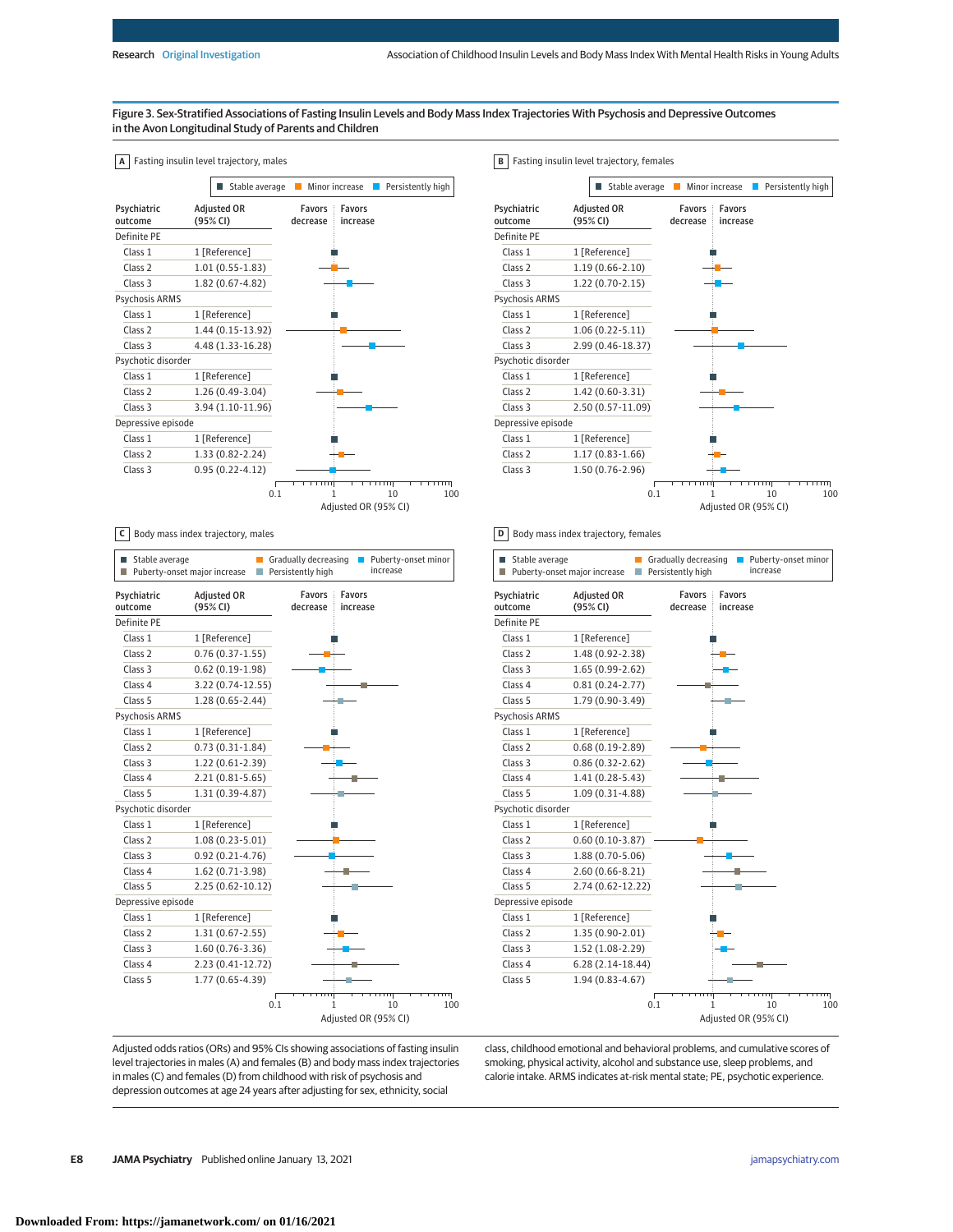*Classification of Diseases* and *DSM* diagnoses of schizophrenia. However, our psychotic disorder outcome would likely meet the threshold for clinical intervention, and all our psychosis outcomes lie on the schizophrenia continuum.

# **Conclusions**

We report that the cardiometabolic comorbidity of psychosis and depression may have distinct early-life origins. Dis-

#### ARTICLE INFORMATION

**Accepted for Publication:** November 10, 2020.

**Published Online:** January 13, 2021. doi[:10.1001/jamapsychiatry.2020.4180](https://jamanetwork.com/journals/jama/fullarticle/10.1001/jamapsychiatry.2020.4180?utm_campaign=articlePDF%26utm_medium=articlePDFlink%26utm_source=articlePDF%26utm_content=jamapsychiatry.2020.4180)

**Open Access:** This is an open access article distributed under the terms of the [CC-BY License.](https://jamanetwork.com/pages/cc-by-license-permissions?utm_campaign=articlePDF%26utm_medium=articlePDFlink%26utm_source=articlePDF%26utm_content=jamapsychiatry.2020.4180) © 2021 Perry BI et al.JAMA Psychiatry.

**Author Affiliations:** Department of Psychiatry, University of Cambridge School of Clinical Medicine, Cambridge, United Kingdom (Perry, Stochl, Jones, Khandaker); Cambridgeshire and Peterborough NHS Foundation Trust, Cambridge, United Kingdom (Perry, Jones, Khandaker); Department of Kinanthropology, Charles University, Prague, Czechia (Stochl); Institute for Mental Health, University of Birmingham, Birmingham, United Kingdom (Upthegrove); Centre for Academic Mental Health, Population Health Sciences, Bristol Medical School, University of Bristol, Bristol, United Kingdom (Zammit, Khandaker); MRC Centre for Neuropsychiatric Genetics and Genomics, Cardiff University, Cardiff, United Kingdom (Zammit); MRC Epidemiology Unit, University of Cambridge School of Clinical Medicine, Cambridge, United Kingdom (Wareham, Langenberg, Winpenny); Department of Paediatrics, University of Cambridge School of Clinical Medicine, Cambridge, United Kingdom (Dunger); MRC Integrative Epidemiology Unit, Population Health Sciences, Bristol Medical School, University of Bristol, Bristol, United Kingdom (Khandaker).

**Author Contributions:** Dr Perry had full access to all the data in the study and takes responsibility for the integrity of the data and the accuracy of the data analysis.

Concept and design: Perry, Upthegrove, Jones, Khandaker.

Acquisition, analysis, or interpretation of data: All authors.

Drafting of the manuscript: Perry, Jones, Khandaker. Critical revision of the manuscript for important intellectual content: Stochl, Upthegrove, Zammit, Wareham, Langenberg, Winpenny, Dunger, Jones, Khandaker.

Statistical analysis: Perry, Stochl.

Obtained funding: Perry, Upthegrove, Zammit, Jones, Khandaker.

Administrative, technical, or material support: Jones, Khandaker.

Supervision: Upthegrove, Wareham, Langenberg, Dunger, Jones, Khandaker.

**Conflict of Interest Disclosures:** Dr Perry reported receiving grants from the National Institute for Health Research (NIHR) during the conduct of the study. Dr Upthegrove reported receiving grants from the NIHR, UK Research and Innovation, EU Seventh Framework Programme, and personal

fees from Sunovion outside the submitted work. Dr Winpenny reported receiving grants from the Medical Research Council during the conduct of the study. Dr Jones reported paid consulting for Recordati and Janssen outside the submitted work. No other disclosures were reported.

**Funding/Support:** Dr Perry received funding support from the NIHR (doctoral research fellowship DRF-2018-11-ST2-018). Dr Khandaker received funding support from the Wellcome Trust (intermediate clinical fellowship, grant 201486/Z/ 16/Z), the MQ: Transforming Mental Health (data science award, grant MQDS17/40), the Medical Research Council UK (MICA: Mental Health Data Pathfinder grant MC\_PC\_17213 and Therapeutic Target Validation in Mental Health grant MR/S037675/1), and the BMA Foundation (J Moulton grant 2019). Dr Jones received funding from the Medical Research Council and MQ: Transforming Mental Health (data science award, grant MQDS17/40), programmatic funding from NIHR (grant RP-PG- 0616-20003), and support from the Applied Research Collaboration East of England. Dr Upthegrove received funding support from the NIHR (HTA grant 127700) and Medical Research Council (Therapeutic Target Validation in Mental Health grant MR/S037675/1). Dr Zammit is supported by the NIHR Biomedical Research Centre at University Hospitals Bristol National Health Service (NHS) Foundation Trust and the University of Bristol. The UK Medical Research Council and Wellcome Trust (grant 102215/2/13/2) and the University of Bristol provide core support for the Avon Longitudinal Study of Parents and Children (ALSPAC). A comprehensive list of grants funding is available on the ALSPAC website [\(http://www.](http://www.bristol.ac.uk/alspac/external/documents/grant-acknowledgements.pdf) [bristol.ac.uk/alspac/external/documents/grant](http://www.bristol.ac.uk/alspac/external/documents/grant-acknowledgements.pdf)[acknowledgements.pdf\)](http://www.bristol.ac.uk/alspac/external/documents/grant-acknowledgements.pdf); this research was specifically funded by the Wellcome Trust (grant 08426812/Z/07/Z), Wellcome Trust & MRC (grant 217065/Z/19/Z), and the MRC (grant MR/M006727/1).

**Role of the Funder/Sponsor:** The funding organizations had no role in the design and conduct of the study; collection, management, analysis, and interpretation of the data; preparation, review, or approval of the manuscript; and decision to submit the manuscript for publication.

**Disclaimer:** The views expressed in this publication are those of the authors and not necessarily those of the NHS, the NIHR, or the Department of Health and Social Care.

**Additional Contributions:** We are grateful to all the families who took part in this study, the midwives for their help in recruiting the families, and the whole ALSPAC team, which includes interviewers, computer and laboratory technicians, clerical

rupted insulin sensitivity from mid-childhood appeared to be associated with adult psychosis, and BMI increases starting around the time of puberty onset were associated with adult depression. Although residual confounding may be an issue, our results suggest that these cardiometabolic markers could be among shared risk factors and indicators for adult cardiometabolic and psychiatric disorders and may represent novel targets for prevention and treatment of cardiometabolic disorders in people with psychosis and depression.

> workers, research scientists, volunteers, managers, receptionists, and nurses.

> **Additional Information:** Information about the data available in ALSPAC is available at [http://www.](http://www.bris.ac.uk/alspac/researchers/data-access/data-dictionary/) [bris.ac.uk/alspac/researchers/data-access/data](http://www.bris.ac.uk/alspac/researchers/data-access/data-dictionary/)[dictionary/.](http://www.bris.ac.uk/alspac/researchers/data-access/data-dictionary/)

### **REFERENCES**

**1**. Firth J, Siddiqi N, Koyanagi A, et al. The Lancet Psychiatry Commission: a blueprint for protecting physical health in people with mental illness. Lancet Psychiatry. 2019;6(8):675-712. doi[:10.1016/S2215-](https://dx.doi.org/10.1016/S2215-0366(19)30132-4) [0366\(19\)30132-4](https://dx.doi.org/10.1016/S2215-0366(19)30132-4)

**2**. Naylor C, Parsonage M, McDaid D, Knapp M, Fossey M, Galea A. Long-term Conditions and Mental Health: the Cost of Co-morbidities. The King's Fund; 2012.

**3**. Laursen TM, Plana-Ripoll O, Andersen PK, et al. Cause-specific life years lost among persons diagnosed with schizophrenia: is it getting better or worse? Schizophr Res. 2019;206:284-290. doi[:10.1016/j.schres.2018.11.003](https://dx.doi.org/10.1016/j.schres.2018.11.003)

**4**. Plana-Ripoll O, Pedersen CB, Agerbo E, et al. A comprehensive analysis of mortality-related health metrics associated with mental disorders: a nationwide, register-based cohort study. Lancet. 2019;394(10211):1827-1835. doi[:10.1016/S0140-6736](https://dx.doi.org/10.1016/S0140-6736(19)32316-5) [\(19\)32316-5](https://dx.doi.org/10.1016/S0140-6736(19)32316-5)

**5**. Leucht S, Cipriani A, Spineli L, et al. Comparative efficacy and tolerability of 15 antipsychotic drugs in schizophrenia: a multiple-treatments meta-analysis. Lancet. 2013;382(9896):951-962. doi[:10.1016/S0140-6736\(13\)60733-3](https://dx.doi.org/10.1016/S0140-6736(13)60733-3)

**6**. Perry BI, McIntosh G, Weich S, Singh S, Rees K. The association between first-episode psychosis and abnormal glycaemic control: systematic review and meta-analysis. Lancet Psychiatry. 2016;3(11): 1049-1058. doi[:10.1016/S2215-0366\(16\)30262-0](https://dx.doi.org/10.1016/S2215-0366(16)30262-0)

**7**. Pillinger T, Beck K, Gobjila C, Donocik JG, Jauhar S, Howes OD. Impaired glucose homeostasis in first-episode schizophrenia: a systematic review and meta-analysis.JAMA Psychiatry. 2017;74(3): 261-269. doi[:10.1001/jamapsychiatry.2016.3803](https://jamanetwork.com/journals/jama/fullarticle/10.1001/jamapsychiatry.2016.3803?utm_campaign=articlePDF%26utm_medium=articlePDFlink%26utm_source=articlePDF%26utm_content=jamapsychiatry.2020.4180)

**8**. Penninx BW, Beekman AT, Honig A, et al. Depression and cardiac mortality: results from a community-based longitudinal study. Arch Gen Psychiatry. 2001;58(3):221-227. doi[:10.1001/archpsyc.](https://jamanetwork.com/journals/jama/fullarticle/10.1001/archpsyc.58.3.221?utm_campaign=articlePDF%26utm_medium=articlePDFlink%26utm_source=articlePDF%26utm_content=jamapsychiatry.2020.4180) [58.3.221](https://jamanetwork.com/journals/jama/fullarticle/10.1001/archpsyc.58.3.221?utm_campaign=articlePDF%26utm_medium=articlePDFlink%26utm_source=articlePDF%26utm_content=jamapsychiatry.2020.4180)

**9**. van Melle JP, de Jonge P, Spijkerman TA, et al. Prognostic association of depression following myocardial infarction with mortality and cardiovascular events: a meta-analysis. Psychosom Med. 2004;66(6):814-822. doi[:10.1097/01.psy.](https://dx.doi.org/10.1097/01.psy.0000146294.82810.9c) [0000146294.82810.9c](https://dx.doi.org/10.1097/01.psy.0000146294.82810.9c)

**10**. Kucukgoncu S, Kosir U, Zhou E, Sullivan E, Srihari VH, Tek C. Glucose metabolism dysregulation at the onset of mental illness is not limited to first episode psychosis: A systematic